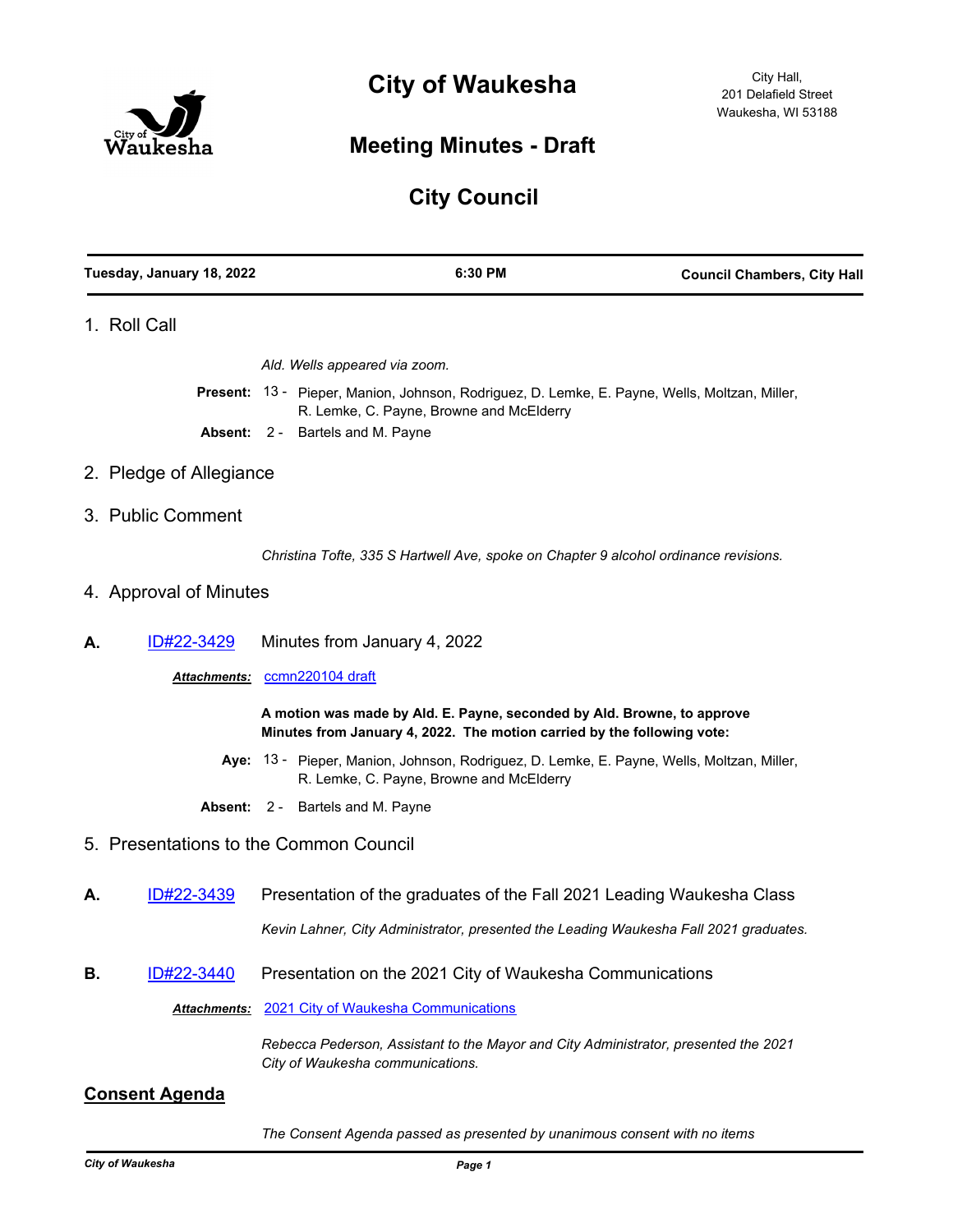*removed.*

### **1. Other Boards and Commissions**

- **2. Plan Commission**
- **3. Standing Committees**
- **A. Finance Committee Ald. Pieper**

### **B. Building & Grounds Committee - Ald. E. Payne**

### **C. Ordinance & License Committee - Ald. Johnson**

- 1. Licenses
- **A.** [ID#22-3380](http://waukesha.legistar.com/gateway.aspx?m=l&id=/matter.aspx?key=16322) Invited Bartenders *Attachments:* [Invited Bartenders OL 1-10-22](http://waukesha.legistar.com/gateway.aspx?M=F&ID=ff1f362a-2f4b-4261-9001-5e2fbc3665b8.pdf)
- **B.** [ID#22-3381](http://waukesha.legistar.com/gateway.aspx?m=l&id=/matter.aspx?key=16324) Bartenders *Attachments:* [Bartenders OL 1-10-22](http://waukesha.legistar.com/gateway.aspx?M=F&ID=335490f6-9414-4ef9-9095-f5adda83bee2.pdf)
- **C.** [ID#22-3383](http://waukesha.legistar.com/gateway.aspx?m=l&id=/matter.aspx?key=16326) Other Applications *Attachments:* [Other Applications OL 1-10-22](http://waukesha.legistar.com/gateway.aspx?M=F&ID=e8d2951a-8a78-4161-9e5a-3d59e38c3ce8.pdf)

## **D. Human Resources - Ald. Manion**

### **E. Board of Public Works - Alex Damien**

A. [ID#22-0003](http://waukesha.legistar.com/gateway.aspx?m=l&id=/matter.aspx?key=16290) Review and act on Contract Change Order No. 3 with Absolute Construction Enterprises, Inc., for the Waukesha Public Library Renovation and Addition project.

*Sponsors:* Public Works

Attachments: 22-0003 BPW Agenda Cvr-CO3 Absolute-WPL [22-0003\\_CO3-Absolute Construction\\_WPL](http://waukesha.legistar.com/gateway.aspx?M=F&ID=272ad424-60ea-4a74-a8b9-243d8b918e10.pdf)

**B.** [ID#22-0004](http://waukesha.legistar.com/gateway.aspx?m=l&id=/matter.aspx?key=16302) Review and act on Contract Change Order No. 3 with J.P. Cullen & Sons, Inc., for the Waukesha Police Department Addition and Renovation project.

*Sponsors:* Public Works

Attachments: 22-0004 BPW Agenda Cvr-CO3-Cullen-PD Addition and Renovation [22-0004-CO3-Cullen-PD Addition and Renovation](http://waukesha.legistar.com/gateway.aspx?M=F&ID=13c6e404-e2f0-4f0b-b0e6-9391182aafe5.pdf)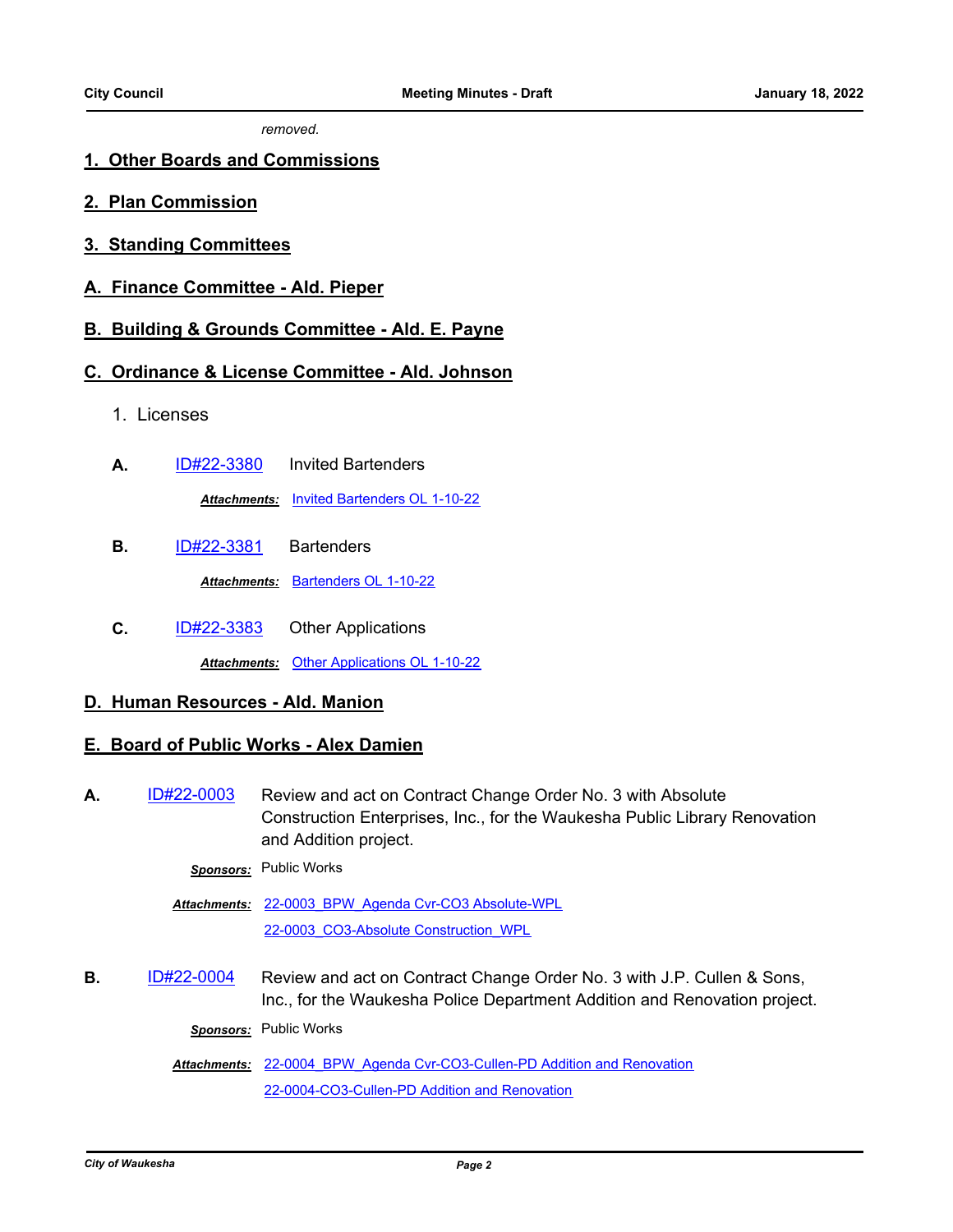| C. | ID#22-0006        | Review and act on the Contract extension with United Liquid Waste for<br>bio-solids hauling for the City's Clean Water Plant.                                                                |
|----|-------------------|----------------------------------------------------------------------------------------------------------------------------------------------------------------------------------------------|
|    |                   | Sponsors: Public Works                                                                                                                                                                       |
|    |                   | Attachments: 22-0006 BPW Agenda Cover-2022 Contract Ext Bio-Solids Hauling                                                                                                                   |
|    |                   | <b>United Liquid Waste Contract Extension</b>                                                                                                                                                |
|    |                   | <b>United Liquid Waste Ext Req</b>                                                                                                                                                           |
| D. | ID#22-0007        | Review and act on Contract Amendment 3 for Operational Assistance                                                                                                                            |
|    |                   | Services with Strand Associates for on-going assistance of services                                                                                                                          |
|    |                   | related to the recent improvements at the Clean Water Plant.                                                                                                                                 |
|    |                   | Sponsors: Public Works                                                                                                                                                                       |
|    |                   | Attachments: 22-0007 BPW Agenda Cvr Amend 3-Strand Associates-SCADA                                                                                                                          |
|    |                   | 22-0007-Strand Amend 3 - 1226.045.3. (FINAL NFS-010522)                                                                                                                                      |
|    |                   |                                                                                                                                                                                              |
| Е. | ID#22-0008        | Review and act on the Scope of Services for the Engineering Services for<br>the Design of Storm Sewer and Flood Mitigation - Area 7.                                                         |
|    |                   | Sponsors: Public Works                                                                                                                                                                       |
|    |                   |                                                                                                                                                                                              |
|    |                   | Attachments: 22-0008 Agenda Crv - RASmith Flood Mitigation Services                                                                                                                          |
|    |                   | Consultant Contract RA Smith-Area 7 Stormwater Design                                                                                                                                        |
| F. | ID#22-0009        | Approve sidewalk easement between Howell Oaks Development, LLC,<br>and the City of Waukesha located at the south end of Retzer Court in the<br>Howell Oaks Subdivision, Addition 4, Phase 5. |
|    |                   | Sponsors: Public Works                                                                                                                                                                       |
|    |                   |                                                                                                                                                                                              |
|    |                   | Attachments: 22-0009 Agenda Cover Sheet - Sidewalk Easement Howell Oaks<br><b>DEVELOPMENT, LLC</b>                                                                                           |
|    |                   | Howell Oaks Addn No 4 - Lots 127-132 Sidewalk Easement 12.09.21                                                                                                                              |
| G. | ID#22-0010        | Approve Storm Water Management Practice Maintenance Agreement                                                                                                                                |
|    |                   | between City of Waukesha and I-Prairie LLC aka Neenah Enterprises for                                                                                                                        |
|    |                   | property located at 1220 S. Prairie Avenue.                                                                                                                                                  |
|    |                   | Sponsors: Public Works                                                                                                                                                                       |
|    |                   | <b>Attachments: 22-0010 BPW Agenda Cover-Neenah Enterprises SW Agreement</b>                                                                                                                 |
|    |                   | Neenah Enterprises City Maintenance Agreement                                                                                                                                                |
|    |                   |                                                                                                                                                                                              |
| Η. | <u>ID#22-3363</u> | Review and act on the Cost Schedule for the Clearing of Snow and Ice                                                                                                                         |
|    |                   | from the Right-of-Way per City Code 6.12.                                                                                                                                                    |

*Sponsors:* Public Works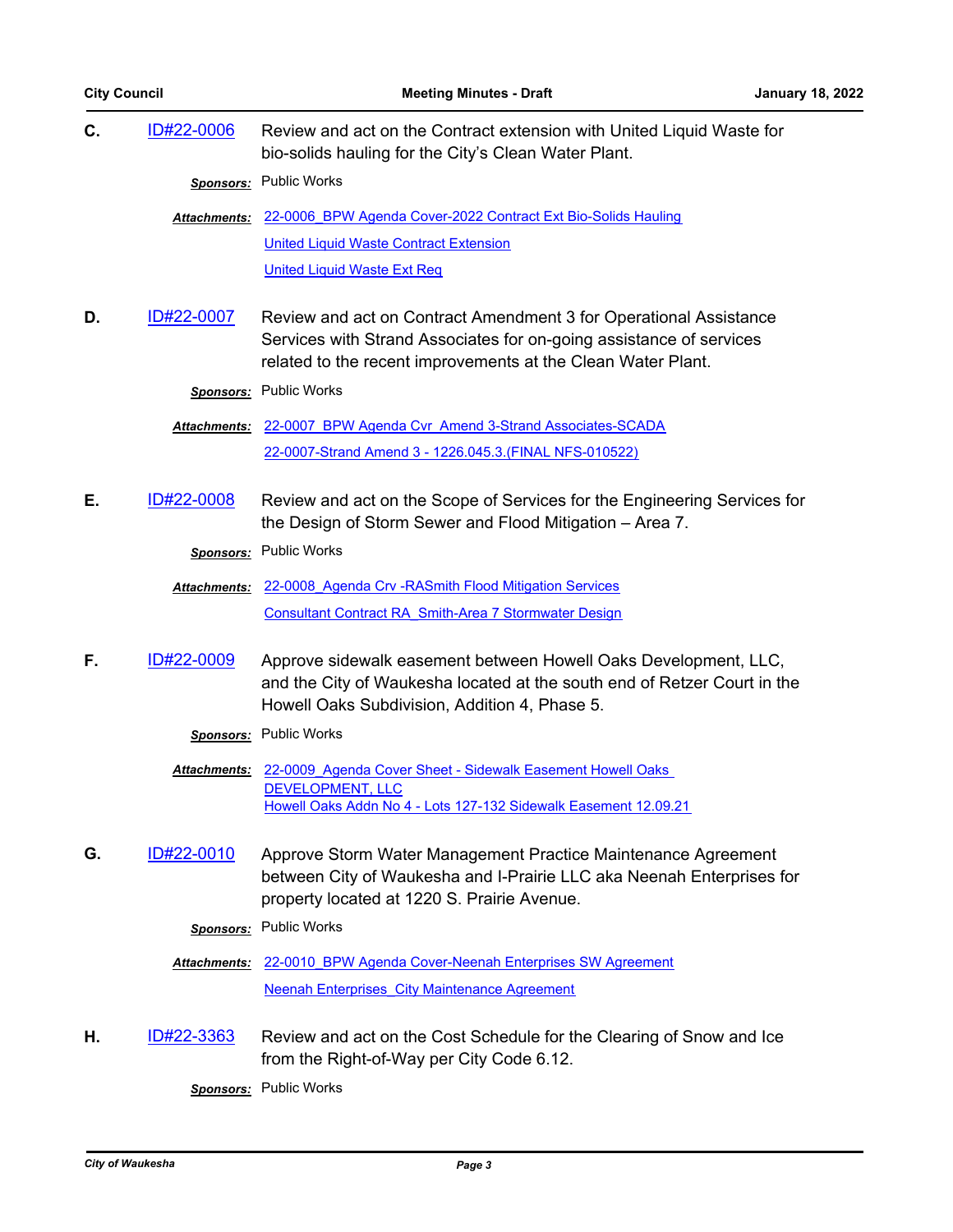Attachments: 22-3363 BPW Agenda Cvr-Snow Ice Clearing Cost Schedule [SNOW ICE COST SCHEDULE January 2022](http://waukesha.legistar.com/gateway.aspx?M=F&ID=41692ffc-f79e-4e3c-812f-9824bde6719f.pdf)

### **End of Consent Agenda**

### 6. New Business

- **A.** [ID#22-3399](http://waukesha.legistar.com/gateway.aspx?m=l&id=/matter.aspx?key=16341) Review and approve new City logo and Department sub-logos
	- Attachments: [Cover Sheet- City Logo approval](http://waukesha.legistar.com/gateway.aspx?M=F&ID=bd333bbe-c231-4e7b-8b42-55b6327bb6b1.pdf) [New Logo Website page details](http://waukesha.legistar.com/gateway.aspx?M=F&ID=e71a6d26-59b8-4031-b4b4-11f3e96a6b61.pdf) [CityLogos\\_Final](http://waukesha.legistar.com/gateway.aspx?M=F&ID=5b29432b-a8be-49d5-b69a-496f9a42619e.pdf) [DepartmentLogos\\_Final](http://waukesha.legistar.com/gateway.aspx?M=F&ID=08d3b205-3d99-4aa2-bbf4-271651f71809.pdf) Waukesha LogoGuidelines Final [Letterhead- Final Version](http://waukesha.legistar.com/gateway.aspx?M=F&ID=a5a8149d-1458-49f7-8bee-574891bcd395.pdf) [Email signature](http://waukesha.legistar.com/gateway.aspx?M=F&ID=2335aec2-2008-4d0a-9b8e-d33d9ac64b5b.pdf) [Business Card](http://waukesha.legistar.com/gateway.aspx?M=F&ID=36f6d0a0-02de-4c6b-b2bf-c6a87b01a610.pdf)

**A motion was made by Ald. Miller, seconded by Ald. Pieper, to approve new City logo and Department sub-logos. The motion carried by the following vote:**

- Aye: 13 Pieper, Manion, Johnson, Rodriguez, D. Lemke, E. Payne, Wells, Moltzan, Miller, R. Lemke, C. Payne, Browne and McElderry
- **Absent:** 2 Bartels and M. Payne

### **Reports**

- 7. Other Boards and Commissions
- A. Transit Commission Report Alex Damien
- B. Water Utility Commission Ald. Bartels
- C. Information Technology Board Report Ald. Manion
- D. Landmarks Commission Report Ald. Moltzan
- E. Redevelopment Authority Report Ald. R. Lemke
- F. Parks, Recreation & Forestry Board Report Ald. Johnson
- G. Library Board Report Ald. Miller
- H. Cemetery Commission Report Ald. McElderry
- I. Waukesha Housing Authority Report Ald. Pieper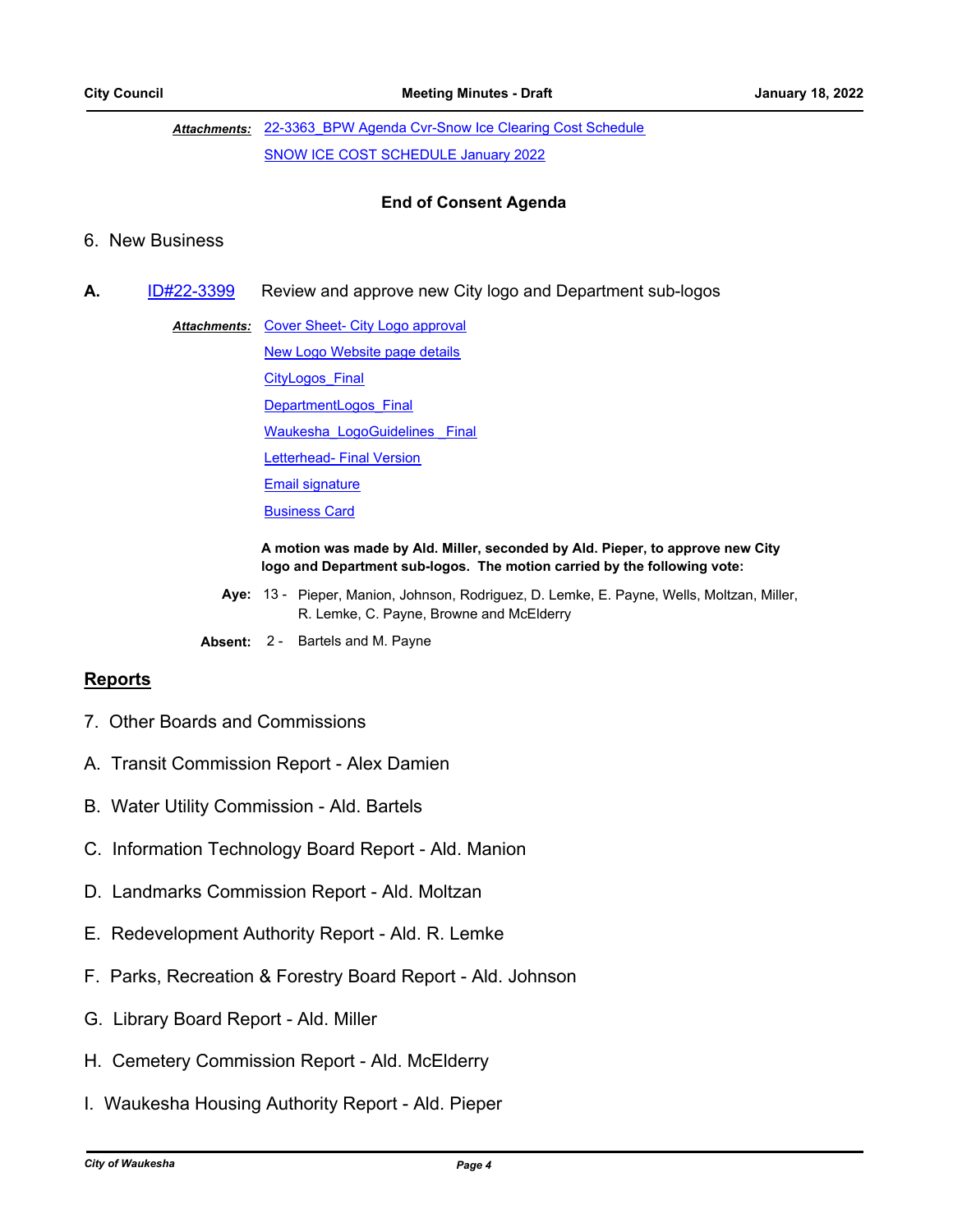- J. Community Development Block Grant Committee Report Jennifer Andrews
- K. Public Art Committee Report Ald. Moltzan
- 8. Plan Commission Jennifer Andrews
- 9. Standing Committees
	- A. Finance Committee Report Ald. Pieper
	- B. Building & Grounds Committee Report Ald. E. Payne
	- C. Ordinance & License Committee Report Ald. Johnson
	- **A.** [ID#21-3123](http://waukesha.legistar.com/gateway.aspx?m=l&id=/matter.aspx?key=16098) Revisions and updates to chapter 9, the alcohol code.

Attachments: [O&L Memo with Redline.pdf](http://waukesha.legistar.com/gateway.aspx?M=F&ID=3c8f61b6-3b51-4906-9a32-013774ce941e.pdf) [O&L Memo 1-10-22.pdf](http://waukesha.legistar.com/gateway.aspx?M=F&ID=9ce82eb3-fdf1-4c6c-9b2a-b503f9d32f27.pdf)

*Motion withdrawn by mover and seconder.* 

*This is the Second Reading of revisions and updates to Chapter 9, the alcohol code.*

**A motion was made by Ald. Miller, seconded by Ald. Browne to direct the City Attorney to revise the proposed ordinance to have it state that there are unlimited (or no limit) to licenses to an entity for Class B licenses.**

- D. Human Resources Committee Report Ald. Manion
- 10. Board of Public Works Report Alex Damien
- 11. Director of Public Works Report
- 12. City Attorney's Report
- 13. City Administrator's Report
- **A.** [ID#22-3441](http://waukesha.legistar.com/gateway.aspx?m=l&id=/matter.aspx?key=16389) Report from the City Administrator

*Attachments:* [Admin Report 1-14-21](http://waukesha.legistar.com/gateway.aspx?M=F&ID=1ef2029d-f3d6-4dcf-9522-dcb0ba7a95b9.pdf)

- 14. Mayor's Report & Referrals
- **A.** [ID#22-3442](http://waukesha.legistar.com/gateway.aspx?m=l&id=/matter.aspx?key=16390) Create and appoint members to a Waukesha Christmas Parade Permanent Memorial Commission

*Attachments:* [Project Charter- Parade Memorial Commission](http://waukesha.legistar.com/gateway.aspx?M=F&ID=2cd880b5-565b-4c99-9b73-11005fbb4872.pdf)

**A motion was made by Ald. E. Payne, seconded by Ald. C. Payne, to approve the creation and appoint members to a Waukesha Christmas Parade Permanent**